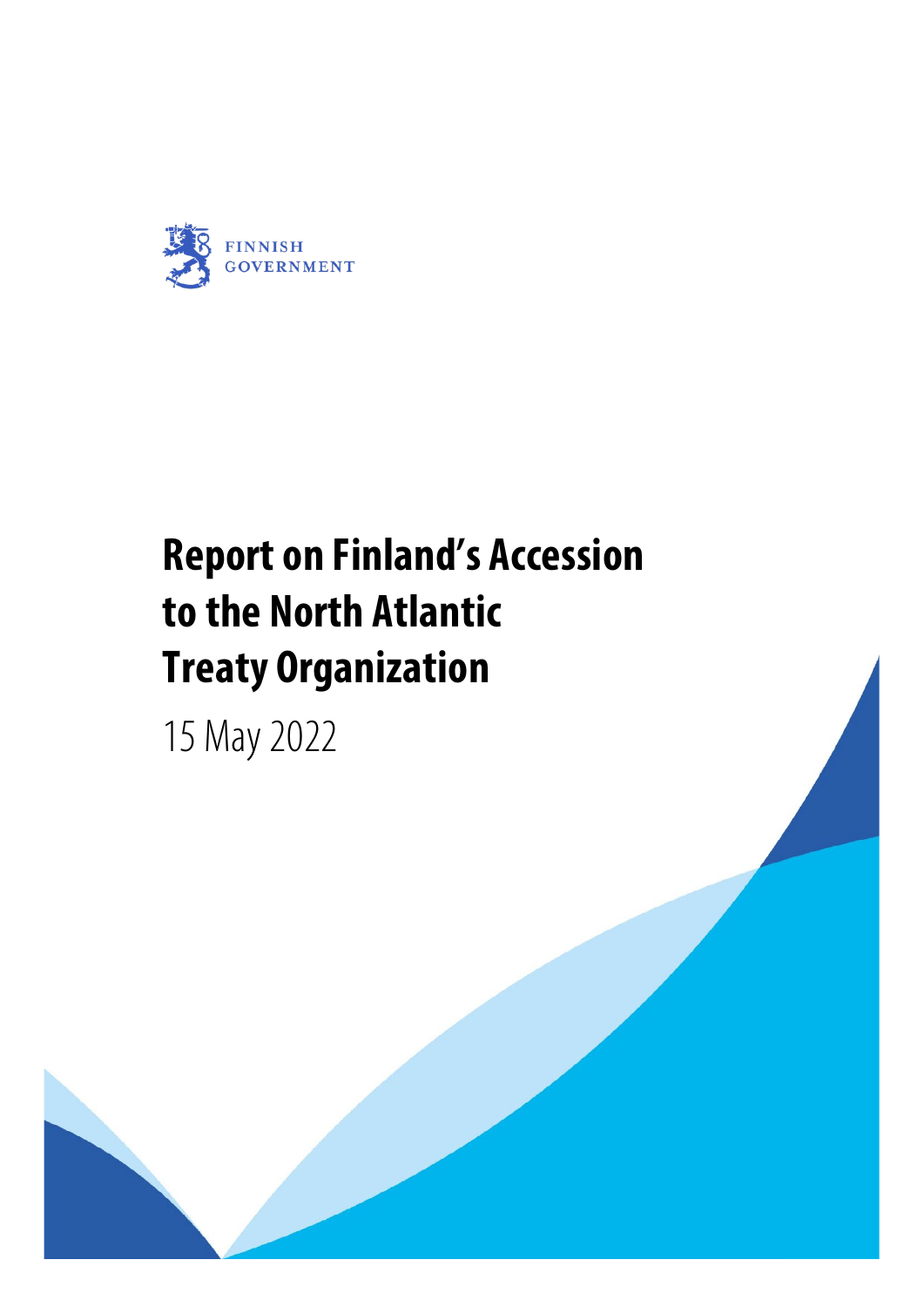Finnish Government 2022

Report on Finland's Accession to the North Atlantic Treaty Organization 15 May 2022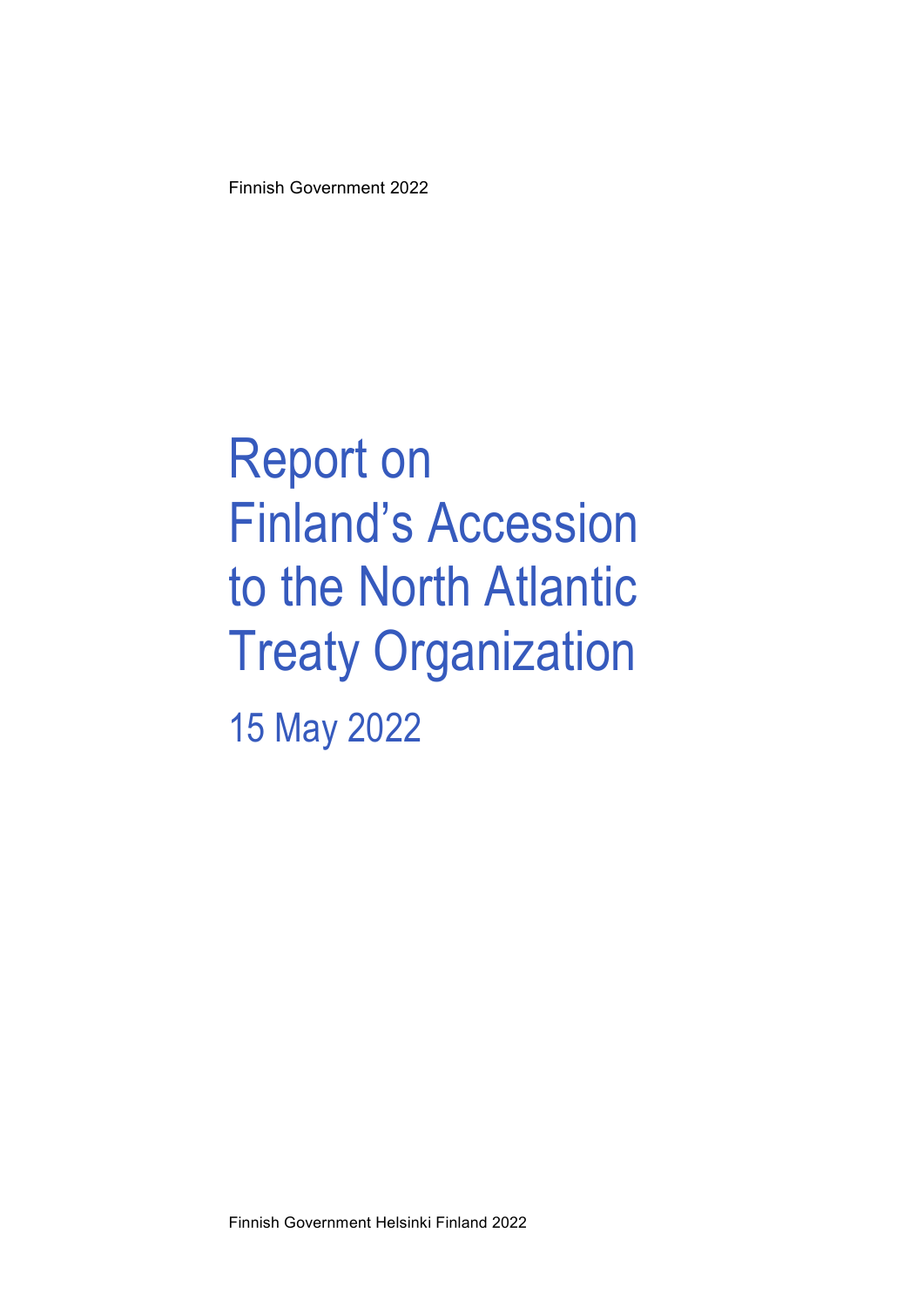Following Russia's invasion of Ukraine, a fundamental change has taken place in the security and operating environment of Finland and Europe. Jointly agreed international commitments and principles of European security did not prevent war in Europe. The Government report on changes in the security environment (2022:18) assesses the changes in the security environment and the effects these changes have on Finland in detail.

Joining North Atlantic Treaty Organization (NATO) is a process, which is based on Article 10 of the North Atlantic Treaty. NATO member countries make decisions to invite new member countries by consensus. New member countries accede to the North Atlantic Treaty with full rights and obligations. As a member of NATO, Finland would commit to the organisation's common policies. NATO's decision-making is based on consensus.

Through NATO membership, Finland would be part of NATO's collective defence and, thus, would be covered by the security guarantees enshrined in Article 5 of the North Atlantic Treaty. The deterrent effect of Finland's defence would be considerably stronger than it is at present. If Finland were a NATO member country and became a target of military force, it would defend itself with the support of the Alliance based on arrangements planned and rehearsed in advance. As a member of NATO, Finland would participate in making decisions on security policy issues that are of key importance to Finland. The combination of a strong national defence capability and NATO membership would be a credible security solution. Finland's defence capability and resilience would strengthen NATO's collective defence throughout the territory of the Alliance.

By joining NATO, Finland would strengthen its own security in the changed operating environment. Finland's membership in NATO would strengthen stability and security in the Baltic Sea region and Northern Europe. The threshold for using military force in the Baltic Sea region and Finland's neighbouring areas would rise.

Accession talks cover five areas. These are political issues, legal issues, resource issues, information security issues, and defence and military issues.

Through NATO membership, Finland would commit to the North Atlantic Treaty, i.e. the Washington Treaty, and to documents guiding the organisation's activities. The most important of these documents is NATO's Strategic Concept, which defines the Alliance's core tasks: collective defence, crisis management and cooperative security.

NATO's annual budget in 2022 is approximately EUR 2.5 billion. All member countries participate in the common-funded budgets. The common-funded budgets consist mainly of three components: the civil and military budgets and the NATO Security Investment Programme (NSIP). Finland's contribution to the civil budget would be funded through the budget item administered by the Ministry for Foreign Affairs. Other costs arising from NATO membership would be funded through budget items administered by other branches of government.

The annual additional direct cost of NATO membership would be approximately 1–1.5 per cent of Finland's current defence budget. In addition, participation in NATO's peacetime collective defence missions, multinational capability projects, command and control systems and readiness requirements would also involve additional costs. NATO member countries have committed to spending 2 per cent of GDP on defence (the Defence Investment Pledge). Resources for border security and security of supply must also be ensured. NATO membership would also entail direct costs from the posting of additional personnel to NATO Headquarters and to the NATO Command Structure and other structures. The Ministry for Foreign Affairs, the Ministry of Defence, the Ministry of the Interior, the Mission of Finland to NATO and the Finnish Defence Forces would have to increase the number of personnel working on NATO matters.